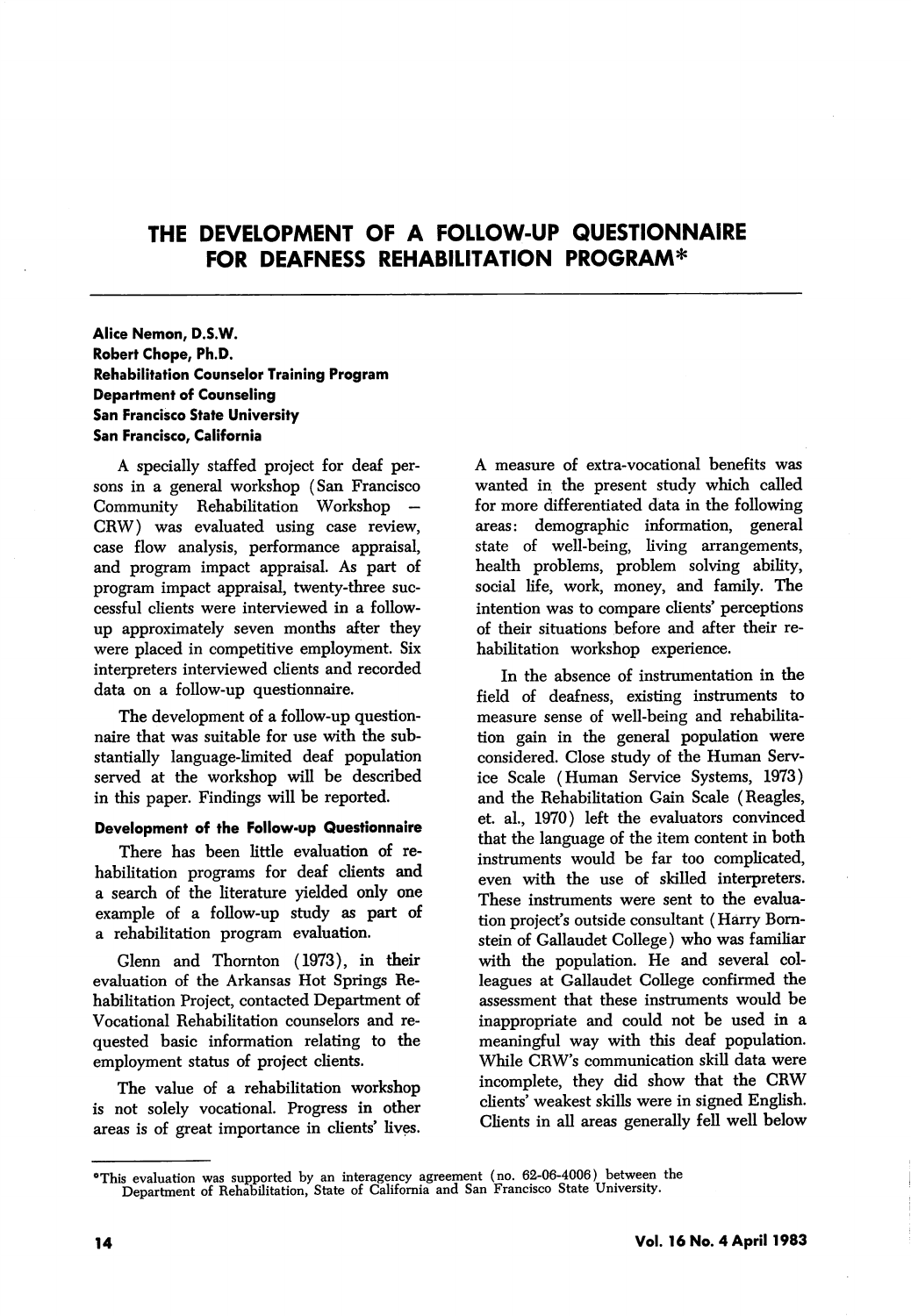the deaf adults tested at the University of California using the University of California Center on Deafness (UCCD) Communica tion Skills Profile. Clearly, an instrument that did not depend heavily upon complicated English concepts, words, and sentence struc ture was needed.

The evaluators designed an instrument for use by interpreter/interviewers which utilized uncomplicated concepts, words, and sentence structure. A format was used which was easily interpreted into Ameslan and which established a pattern of asking ques tions in terms of "before CRW" and "now". A visual component was included for many of the items in the form of "smile" faces with mouths either turned up in a smile (labelled "GOOD") turned down in a nega tive fashion (labelled "BAD") or drawn straight across in a neutral position (labelled "OK"). After obtaining feedback on the instrument from CRW staff, the instrument was field tested. One of the evaluators, who knows sign language, accompanied one of the interpreters and observed administration of the instrument to three clients. Subsequent discussion between the evaluator and the interpreter regarding these interviews re sulted in a few modifications of the instru ment. It was decided that it was best to have the questionnaire open on the table between the client and the interpreter. The interpreter would sign each question and would point to the "smile" faces for the client to indicate the appropriate response. A few interpreters were concerned that the faces might be con sidered appropriate for children and there fore might be insulting to adults.

Interpreter/interviewers were not re quired to point to the faces for each question if they ascertained that responses were clear ly forthcoming without their use. There were some clients who showed instant recognition of what was intended by the faces and seemed to like the format used.

Upon completion of the interviews, feed back obtained from the interpreter/inter viewers indicated that questions about prob lems and problem solving proved to be most burdensome. Some suggested that it was probably difficult for clients to discuss prob lems with a stranger and that answering might have been facilitated if the questions were broken down into specific problem areas. Moreover, questions about problems seemed to duplicate questions about feelings. Finally, quite a few clients indicated that while they had the same kinds of problems now as before CRW, they had them to a lesser extent now and the interpreter/inter viewers found this information difficult to record using the questionnaire's coding system.

Despite great efforts to make the intro ductory letter arranging the follow-up inter view clear and straightforward, there was still some confusion. Two clients went to CRW. A few others seemed somewhat threa tened and concerned although the letter referred to "a few easy questions" to be asked in sign language about what the client was doing. The letter follows:

Dear

I would like to meet with you. I am meeting with all the people who fin ished the deaf program at CRW and were placed on a job by (name of placement counselor). This is a followup study. I wiU ask a few easy questions, in sign language of course, about how you are doing. We can do it on your lunch hour. I hope (day & date) at (time) is o.k. I will ask your supervisor where I can find you just before lunchtime that day. If you don't understand this, please ask your supervisor. I wiU enjoy meeting you.

Sincerely yours,

## RESULTS

The data yielded in the follow-up inter views include a wide range of information and valuable client perceptions of the im pact of their experiences in the rehabilitation workshop.

The clients generally felt more positive about their state of well-being at follow-up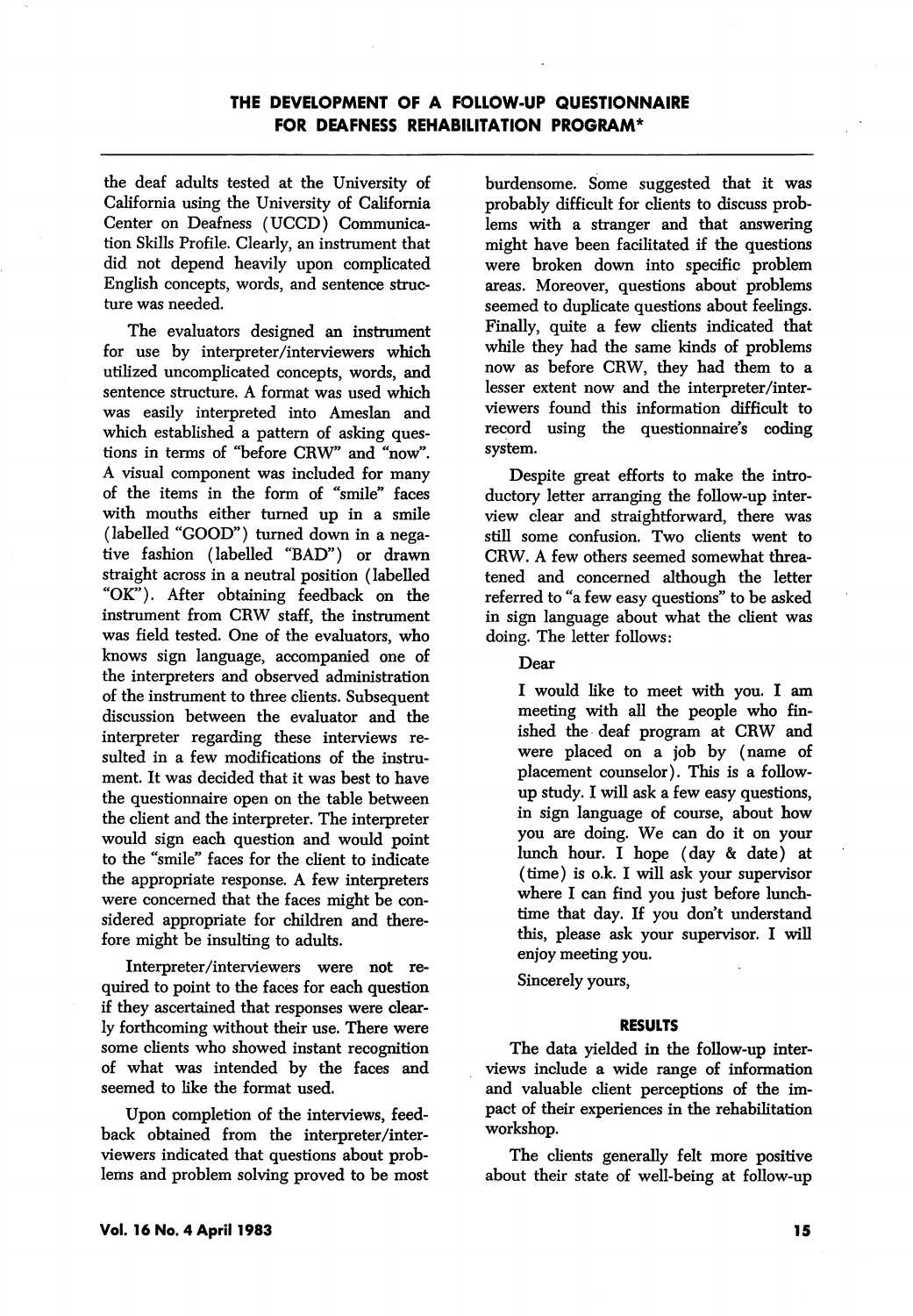when compared to how they felt before at tending CRW. Work and money were most often called as reasons for feeling better. Extra-vocational benefits such as improved self-esteem were also noted.

Clients indicated that they were better able to cope with their problems at followup than before CRW. Having money, im proved communication skills, and a better understanding of social institutions were frequently cited reasons. Several said they could now take care of themselves because of CRW, but some feared they could not get another job on their own if they lost their current job.

Living arrangements remained essential ly unchanged. Before attending CRW, seven clients lived alone, thirteen lived with their families, and three had roommates. Only one client had a different living arrangement at follow-up.

Most clients indicated no change in their health. Three clients indicated that their health had improved and attributed this to having a job. Seventeen of the 23 clients re ported at least one day's absence from work since their employment began. In the month prior to follow-up, 12 clients said they were absent one day. Absences were generally due to illness, although the clients were quick to point out when this was not the case (e.g., dental work, meetings, on-the-job training) and indicated that these non illnessrelated absences were planned for and ex cused. The clients appeared to be reliable about maintaining their work schedules.

The clients reported that they had devel oped a more extensive social network be cause of their contact with CRW and because of their employment status. They appeared more aware of how friendships developed and how they needed to put effort into mak ing friends. Some also saw friends as a new source of emotional support. Twenty clients said they had become friends with hearing people at work. Still, they pointed out the problems in relating to hearing people, in dicating discomfort on both sides.

Fifteen clients reported receiving raises in pay. The median salary rose from \$138 to \$150 per week in seven months. All but two worked a forty-hour week.

Nineteen of the 21 employed clients at tributed their employment to CRW's place ment specialist. Nine liked their jobs, eight said they were "OK", and three did not like their jobs. Eleven said they would like a dif ferent job, either to earn more money or to work closer to home.

Clients gave detailed information on the many skills they learned at CRW. Eighteen said that CRW had helped them to be good, responsible workers on the job. Seventeen said they used the specific job skills learned at CRW on their current job.

The final set of items on the questionnaire were for the purpose of learning more about the histories of the successful deaf clients. About half (10) were bom with deafness of unknown etiology and with no other deaf family members. Four clients indicated that their deafness was inherited and two attrib uted it to their mothers' illnesses during pregnancy. Three clients became deaf before the age of two and two became deaf after the age of two. Four clients attributed their deafness to illness and one to head injury.

The follow-up study yielded some addi tional information that was potentially useful.

The clients felt quite close to the CRW staff and took the opportunity to note the names of staff who had helped them with skill development and with personal con cerns, and to thank them. Many of the clients gave relevant, constructive, but sometimes critical, feedback. Four clients said that the skill levels required by actual jobs were more demanding than those acquired or demanded at the workshop. One client suggested that the workshop should help more with academ ic skills and another thought they should of fer help with planning for the future (e.g., marriage counseling), getting a driver's li cense, teaching how to fix things, encourage ment for going to school, and teaching how